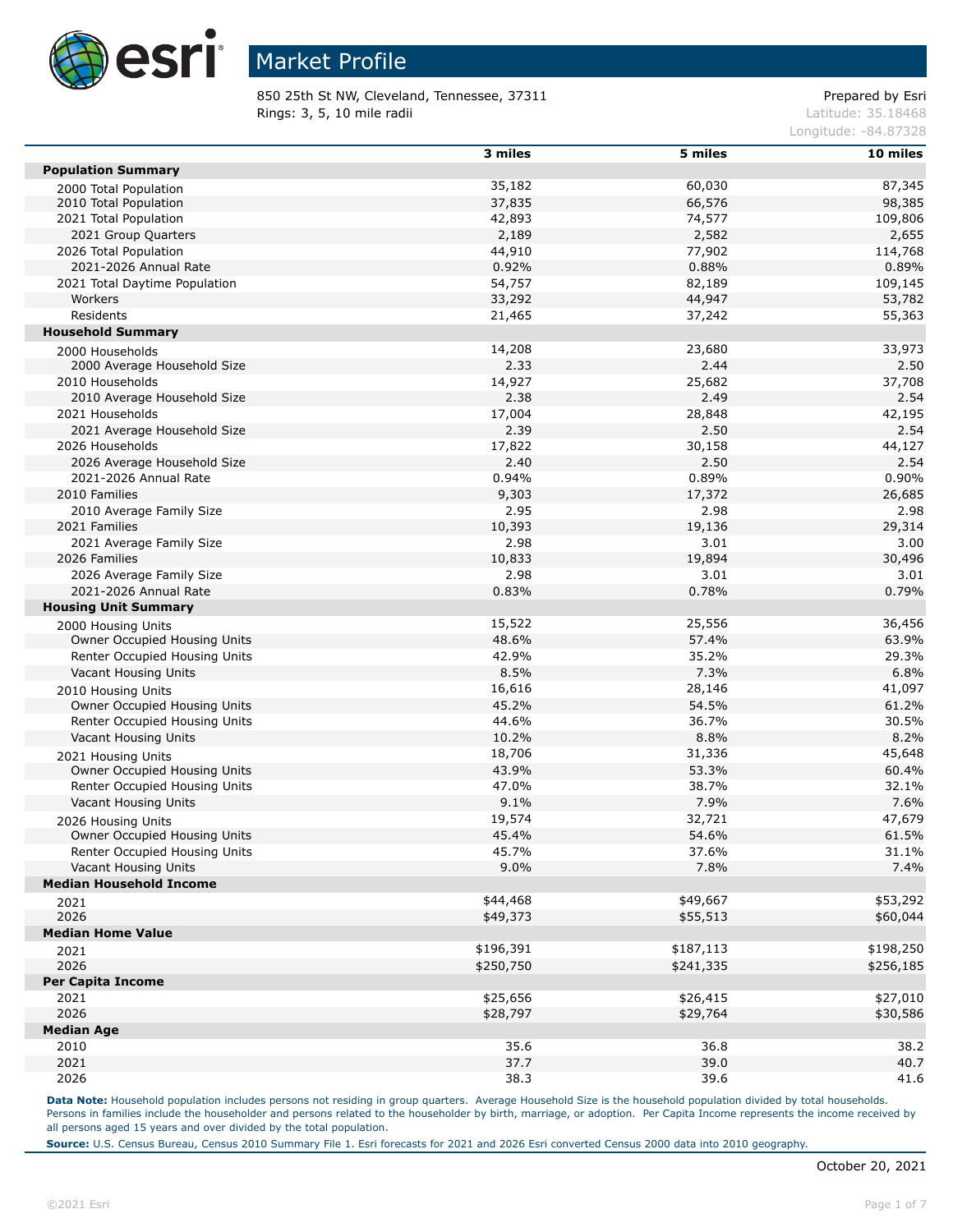

850 25th St NW, Cleveland, Tennessee, 37311 Prepared by Esri **Rings: 3, 5, 10 mile radii**  $\blacksquare$  **Rings: 3, 5, 10 mile radii**  $\blacksquare$ 

Longitude: -84.87328

|                                            | 3 miles   | 5 miles   | 10 miles  |
|--------------------------------------------|-----------|-----------|-----------|
| 2021 Households by Income                  |           |           |           |
| Household Income Base                      | 17,004    | 28,848    | 42,195    |
| $<$ \$15,000                               | 18.1%     | 16.1%     | 14.6%     |
| $$15,000 - $24,999$                        | 8.7%      | 7.7%      | 7.4%      |
| \$25,000 - \$34,999                        | 10.7%     | 10.1%     | 9.7%      |
| \$35,000 - \$49,999                        | 17.7%     | 16.3%     | 15.3%     |
| \$50,000 - \$74,999                        | 14.7%     | 15.7%     | 16.4%     |
| \$75,000 - \$99,999                        | 11.5%     | 13.7%     | 14.9%     |
| $$100,000 - $149,999$                      | 12.7%     | 14.1%     | 15.3%     |
| \$150,000 - \$199,999                      | 2.3%      | 2.6%      | 2.9%      |
| $$200,000+$                                | 3.7%      | 3.7%      | 3.5%      |
| Average Household Income                   | \$64,459  | \$68,088  | \$70,078  |
| 2026 Households by Income                  |           |           |           |
| Household Income Base                      | 17,822    | 30,158    | 44,127    |
| $<$ \$15,000                               | 16.0%     | 13.8%     | 12.3%     |
| $$15,000 - $24,999$                        | 7.3%      | 6.4%      | 6.1%      |
| \$25,000 - \$34,999                        | 9.9%      | 9.1%      | 8.8%      |
| \$35,000 - \$49,999                        | 17.4%     | 15.8%     | 14.5%     |
| \$50,000 - \$74,999                        | 15.8%     | 16.6%     | 16.7%     |
| \$75,000 - \$99,999                        | 12.4%     | 14.8%     | 16.0%     |
| $$100,000 - $149,999$                      | 14.3%     | 16.0%     | 17.8%     |
| \$150,000 - \$199,999                      | 2.8%      | 3.2%      | 3.7%      |
| $$200,000+$                                | 4.2%      | 4.3%      | 4.1%      |
| Average Household Income                   | \$72,323  | \$76,696  | \$79,334  |
| 2021 Owner Occupied Housing Units by Value |           |           |           |
| Total                                      | 8,221     | 16,717    | 27,556    |
| $<$ \$50,000                               | 5.1%      | 5.0%      | 5.1%      |
| \$50,000 - \$99,999                        | 8.9%      | 11.0%     | 10.0%     |
| \$100,000 - \$149,999                      | 17.7%     | 21.4%     | 18.5%     |
| \$150,000 - \$199,999                      | 19.7%     | 17.0%     | 16.9%     |
| \$200,000 - \$249,999                      | 9.7%      | 9.0%      | 9.8%      |
| \$250,000 - \$299,999                      | 17.3%     | 14.8%     | 14.1%     |
| \$300,000 - \$399,999                      | 11.7%     | 12.2%     | 14.0%     |
| \$400,000 - \$499,999                      | 4.4%      | 4.5%      | 5.0%      |
| \$500,000 - \$749,999                      | 2.5%      | 3.2%      | 4.0%      |
| \$750,000 - \$999,999                      | 0.5%      | 0.4%      | 1.2%      |
| \$1,000,000 - \$1,499,999                  | 1.1%      | 0.7%      | 0.8%      |
| \$1,500,000 - \$1,999,999                  | 1.0%      | 0.6%      | 0.3%      |
| $$2,000,000 +$                             | 0.4%      | 0.2%      | 0.1%      |
| Average Home Value                         | \$253,848 | \$236,713 | \$248,601 |
| 2026 Owner Occupied Housing Units by Value |           |           |           |
| Total                                      | 8,879     | 17,850    | 29,313    |
| $<$ \$50,000                               | 3.8%      | 3.6%      | 3.3%      |
| \$50,000 - \$99,999                        | 6.8%      | 7.9%      | 6.7%      |
| $$100,000 - $149,999$                      | 12.0%     | 15.7%     | 13.3%     |
| \$150,000 - \$199,999                      | 16.8%     | 14.9%     | 14.4%     |
| \$200,000 - \$249,999                      | 10.2%     | 9.4%      | 10.1%     |
| \$250,000 - \$299,999                      | 21.8%     | 18.2%     | 17.1%     |
| \$300,000 - \$399,999                      | 15.0%     | 16.5%     | 18.8%     |
| \$400,000 - \$499,999                      | 5.8%      | 6.3%      | 7.1%      |
| \$500,000 - \$749,999                      | 3.4%      | 4.6%      | 5.7%      |
| \$750,000 - \$999,999                      | 0.7%      | 0.5%      | 1.7%      |
| \$1,000,000 - \$1,499,999                  | 1.5%      | 1.0%      | 1.2%      |
| \$1,500,000 - \$1,999,999                  | 1.6%      | 1.0%      | 0.6%      |
| $$2,000,000 +$                             | 0.5%      | 0.2%      | 0.2%      |
| Average Home Value                         | \$298,060 | \$278,341 | \$293,301 |

Data Note: Income represents the preceding year, expressed in current dollars. Household income includes wage and salary earnings, interest dividends, net rents, pensions, SSI and welfare payments, child support, and alimony.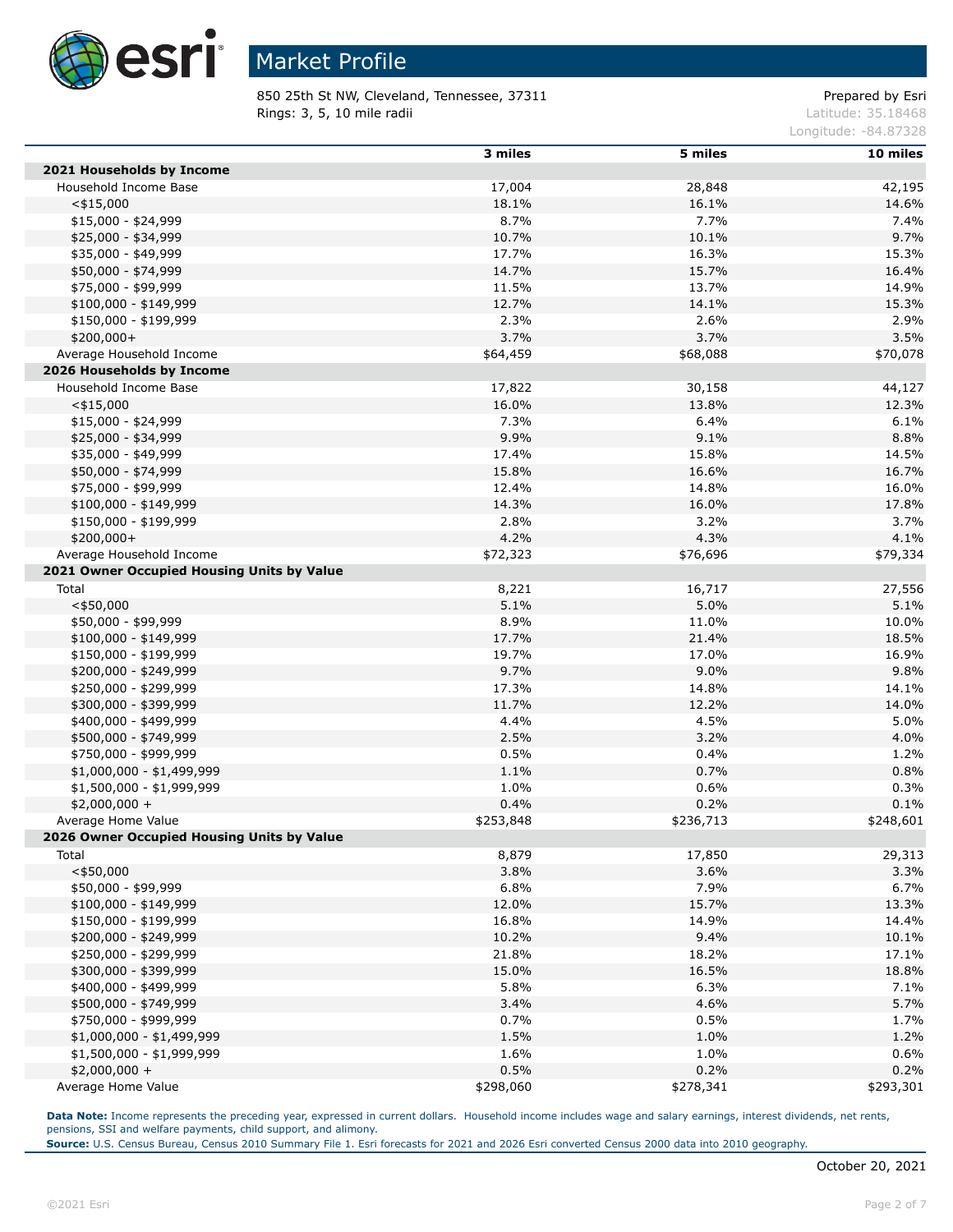

850 25th St NW, Cleveland, Tennessee, 37311 extending the prepared by Esri **Rings: 3, 5, 10 mile radii**  $\blacksquare$  **Rings: 3, 5, 10 mile radii**  $\blacksquare$ 

Longitude: -84.87328

|                        | 3 miles | 5 miles | 10 miles |
|------------------------|---------|---------|----------|
| 2010 Population by Age |         |         |          |
| Total                  | 37,836  | 66,576  | 98,386   |
| $0 - 4$                | 6.2%    | 6.3%    | 6.1%     |
| $5 - 9$                | 6.1%    | 6.5%    | 6.4%     |
| $10 - 14$              | 5.7%    | 6.3%    | 6.5%     |
| $15 - 24$              | 18.6%   | 16.0%   | 14.5%    |
| $25 - 34$              | 12.7%   | 12.7%   | 12.3%    |
| $35 - 44$              | 12.0%   | 13.1%   | 13.5%    |
| $45 - 54$              | 12.6%   | 13.5%   | 14.4%    |
| $55 - 64$              | 10.9%   | 11.4%   | 12.1%    |
| $65 - 74$              | 7.8%    | 8.0%    | 8.3%     |
| $75 - 84$              | 5.3%    | 4.6%    | 4.4%     |
| $85 +$                 | 2.2%    | 1.7%    | 1.4%     |
| $18 +$                 | 78.7%   | 77.2%   | 77.1%    |
| 2021 Population by Age |         |         |          |
| Total                  | 42,893  | 74,575  | 109,805  |
| $0 - 4$                | 5.6%    | 5.6%    | 5.4%     |
| $5 - 9$                | 5.3%    | 5.6%    | 5.6%     |
| $10 - 14$              | 5.3%    | 5.6%    | 5.7%     |
| $15 - 24$              | 16.0%   | 14.0%   | 12.8%    |
| $25 - 34$              | 14.6%   | 14.2%   | 13.4%    |
| $35 - 44$              | 11.2%   | 11.9%   | 12.3%    |
| $45 - 54$              | 11.1%   | 12.1%   | 12.6%    |
| $55 - 64$              | 11.7%   | 12.4%   | 13.3%    |
| $65 - 74$              | 10.1%   | 10.4%   | 11.0%    |
| 75 - 84                | 6.4%    | 6.0%    | 5.9%     |
| $85 +$                 | 2.7%    | 2.1%    | 1.9%     |
| $18 +$                 | 80.6%   | 79.8%   | 80.0%    |
| 2026 Population by Age |         |         |          |
| Total                  | 44,907  | 77,902  | 114,769  |
| $0 - 4$                | 5.6%    | 5.6%    | 5.3%     |
| $5 - 9$                | 5.4%    | 5.6%    | 5.5%     |
| $10 - 14$              | 5.4%    | 5.7%    | 5.8%     |
| $15 - 24$              | 15.8%   | 13.7%   | 12.4%    |
| $25 - 34$              | 13.4%   | 13.0%   | 12.2%    |
| $35 - 44$              | 12.2%   | 12.7%   | 12.9%    |
| $45 - 54$              | 10.6%   | 11.5%   | 12.2%    |
| $55 - 64$              | 11.3%   | 12.0%   | 12.9%    |
| $65 - 74$              | 10.3%   | 10.7%   | 11.4%    |
| 75 - 84                | 7.2%    | 7.0%    | 7.2%     |
| $85 +$                 | 2.9%    | 2.4%    | 2.2%     |
| $18 +$                 | 80.6%   | 79.8%   | 80.0%    |
| 2010 Population by Sex |         |         |          |
| Males                  | 17,988  | 32,107  | 47,925   |
| Females                | 19,847  | 34,469  | 50,460   |
| 2021 Population by Sex |         |         |          |
| Males                  | 20,504  | 36,139  | 53,692   |
| Females                | 22,389  | 38,438  | 56,114   |
| 2026 Population by Sex |         |         |          |
| Males                  | 21,509  | 37,844  | 56,246   |
| Females                | 23,401  | 40,058  | 58,522   |
|                        |         |         |          |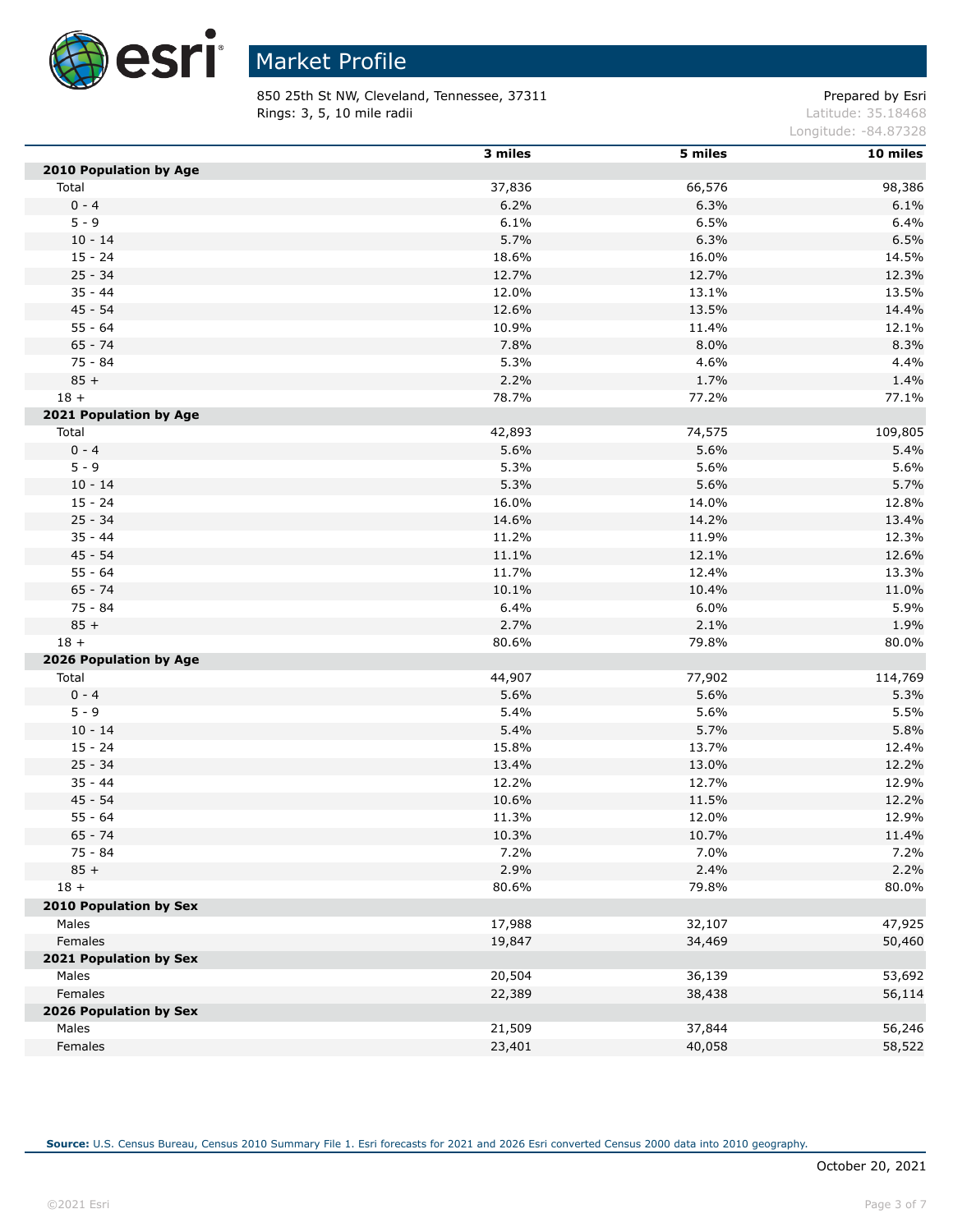

850 25th St NW, Cleveland, Tennessee, 37311 Prepared by Esri **Rings: 3, 5, 10 mile radii**  $\blacksquare$  **Rings: 3, 5, 10 mile radii**  $\blacksquare$ 

Longitude: -84.87328

|                                                    | 3 miles | 5 miles | 10 miles |
|----------------------------------------------------|---------|---------|----------|
| 2010 Population by Race/Ethnicity                  |         |         |          |
| Total                                              | 37,835  | 66,577  | 98,385   |
| White Alone                                        | 84.9%   | 87.7%   | 90.2%    |
| <b>Black Alone</b>                                 | 6.9%    | 5.5%    | 4.3%     |
| American Indian Alone                              | 0.4%    | 0.3%    | 0.3%     |
| Asian Alone                                        | 1.3%    | 1.1%    | 0.9%     |
| Pacific Islander Alone                             | 0.1%    | 0.1%    | 0.1%     |
| Some Other Race Alone                              | 4.2%    | 3.1%    | 2.4%     |
| Two or More Races                                  | 2.3%    | 2.1%    | 1.8%     |
| Hispanic Origin                                    | 7.2%    | 5.8%    | 4.7%     |
| Diversity Index                                    | 37.2    | 31.2    | 25.7     |
| 2021 Population by Race/Ethnicity                  |         |         |          |
| Total                                              | 42,893  | 74,578  | 109,806  |
| White Alone                                        | 80.4%   | 83.8%   | 87.0%    |
| <b>Black Alone</b>                                 | 8.0%    | 6.6%    | 5.2%     |
| American Indian Alone                              | 0.4%    | 0.4%    | 0.4%     |
| Asian Alone                                        | 1.8%    | 1.6%    | 1.2%     |
| Pacific Islander Alone                             | 0.2%    | 0.1%    | 0.1%     |
| Some Other Race Alone                              | 6.0%    | 4.5%    | 3.5%     |
| Two or More Races                                  | 3.2%    | 3.0%    | 2.6%     |
| Hispanic Origin                                    | 10.5%   | 8.6%    | 7.0%     |
| Diversity Index                                    | 47.0    | 40.4    | 33.9     |
| 2026 Population by Race/Ethnicity                  |         |         |          |
| Total                                              | 44,909  | 77,902  | 114,767  |
| White Alone                                        | 78.2%   | 81.9%   | 85.4%    |
| <b>Black Alone</b>                                 | 8.4%    | 7.0%    | 5.5%     |
| American Indian Alone                              | 0.5%    | 0.4%    | 0.4%     |
| Asian Alone                                        | 2.0%    | 1.8%    | 1.4%     |
| Pacific Islander Alone                             | 0.2%    | 0.2%    | 0.1%     |
| Some Other Race Alone                              | 6.9%    | 5.3%    | 4.1%     |
| Two or More Races                                  | 3.8%    | 3.5%    | 3.1%     |
| Hispanic Origin                                    | 12.3%   | 10.2%   | 8.3%     |
| Diversity Index                                    | 51.5    | 44.8    | 37.9     |
| 2010 Population by Relationship and Household Type |         |         |          |
| Total                                              | 37,835  | 66,576  | 98,385   |
| In Households                                      | 93.9%   | 95.9%   | 97.2%    |
| In Family Households                               | 74.9%   | 80.1%   | 83.1%    |
| Householder                                        | 24.6%   | 26.1%   | 27.2%    |
| Spouse                                             | 17.1%   | 18.9%   | 20.6%    |
| Child                                              | 27.3%   | 29.3%   | 29.7%    |
| Other relative                                     | 3.5%    | 3.5%    | 3.4%     |
| Nonrelative                                        | 2.3%    | 2.3%    | 2.2%     |
| In Nonfamily Households                            | 19.1%   | 15.8%   | 14.1%    |
| In Group Quarters                                  | 6.1%    | 4.1%    | 2.8%     |
| Institutionalized Population                       | 1.1%    | 1.2%    | 0.8%     |
| Noninstitutionalized Population                    | 5.0%    | 2.9%    | 2.0%     |

Data Note: Persons of Hispanic Origin may be of any race. The Diversity Index measures the probability that two people from the same area will be from different race/ ethnic groups. **Source:** U.S. Census Bureau, Census 2010 Summary File 1. Esri forecasts for 2021 and 2026 Esri converted Census 2000 data into 2010 geography.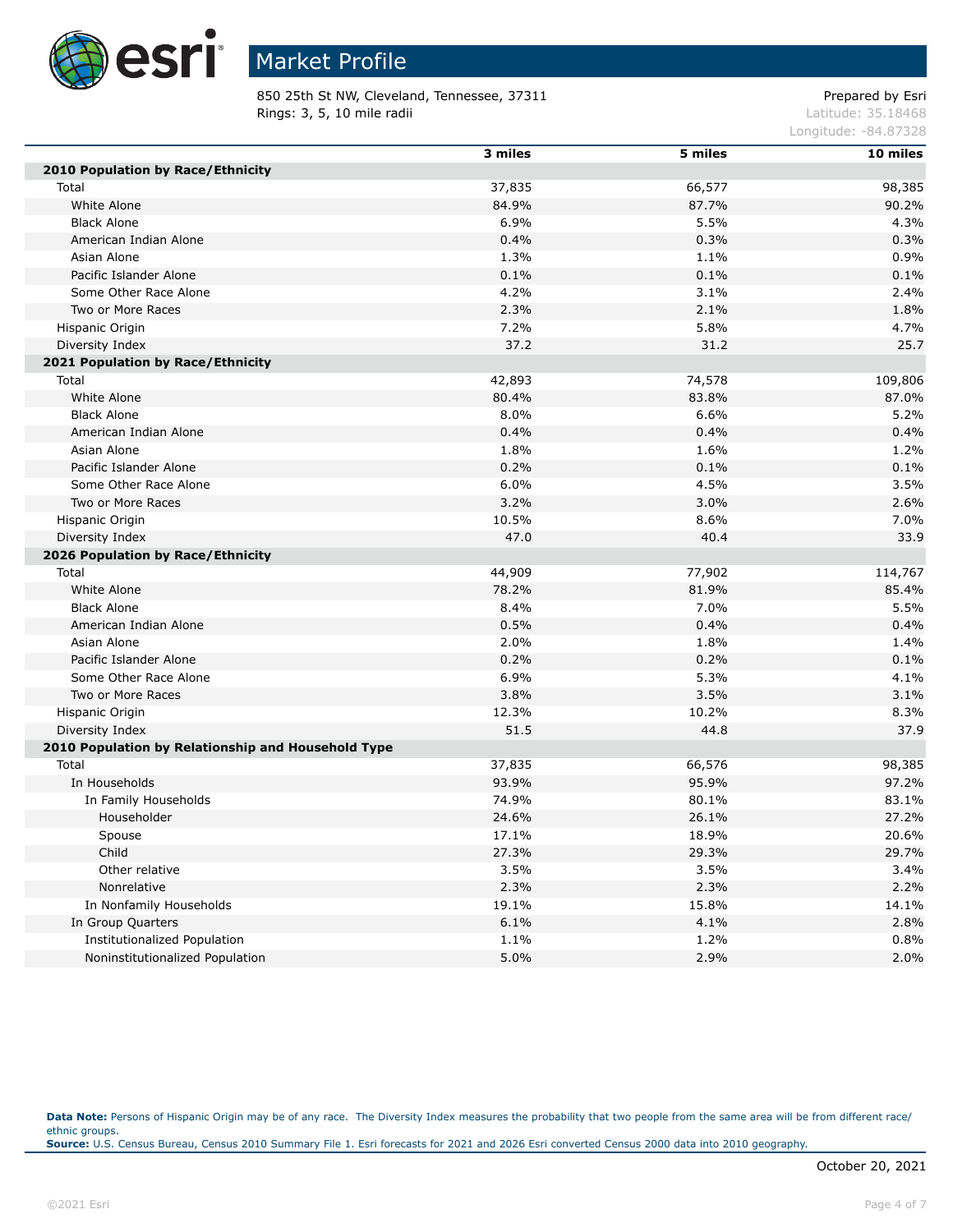

850 25th St NW, Cleveland, Tennessee, 37311 Prepared by Esri<br>Rings: 3, 5, 10 mile radii Prepared by Esri Rings: 3, 5, 10 mile radii

Longitude: -84.87328

|                                               | 3 miles |         | 10 miles |
|-----------------------------------------------|---------|---------|----------|
| 2021 Population 25+ by Educational Attainment |         | 5 miles |          |
| Total                                         | 29,048  | 51,497  | 77,422   |
| Less than 9th Grade                           | 6.3%    | 5.2%    | 4.9%     |
| 9th - 12th Grade, No Diploma                  | 8.8%    | 8.4%    | 8.7%     |
| High School Graduate                          | 22.7%   | 23.9%   | 24.6%    |
|                                               |         |         |          |
| GED/Alternative Credential                    | 4.8%    | 5.9%    | 6.4%     |
| Some College, No Degree                       | 22.8%   | 22.6%   | 21.8%    |
| Associate Degree                              | 7.7%    | 8.5%    | 8.8%     |
| Bachelor's Degree                             | 16.4%   | 15.8%   | 15.5%    |
| Graduate/Professional Degree                  | 10.4%   | 9.8%    | 9.3%     |
| 2021 Population 15+ by Marital Status         |         |         |          |
| Total                                         | 35,914  | 61,972  | 91,442   |
| Never Married                                 | 33.9%   | 29.8%   | 26.6%    |
| Married                                       | 45.9%   | 50.5%   | 54.2%    |
| Widowed                                       | 7.1%    | 6.6%    | 6.4%     |
| Divorced                                      | 13.1%   | 13.1%   | 12.9%    |
| 2021 Civilian Population 16+ in Labor Force   |         |         |          |
| Civilian Population 16+                       | 23,149  | 39,781  | 58,044   |
| Population 16+ Employed                       | 93.4%   | 94.3%   | 94.3%    |
| Population 16+ Unemployment rate              | 6.6%    | 5.7%    | 5.7%     |
| Population 16-24 Employed                     | 18.5%   | 15.6%   | 14.0%    |
| Population 16-24 Unemployment rate            | 6.2%    | 6.3%    | 6.3%     |
| Population 25-54 Employed                     | 56.4%   | 58.9%   | 60.0%    |
| Population 25-54 Unemployment rate            | 8.3%    | 6.7%    | 6.2%     |
| Population 55-64 Employed                     | 15.8%   | 16.7%   | 17.6%    |
| Population 55-64 Unemployment rate            | 2.2%    | 2.7%    | 4.4%     |
| Population 65+ Employed                       | 9.3%    | 8.7%    | 8.4%     |
| Population 65+ Unemployment rate              | 3.8%    | 3.3%    | 3.5%     |
| 2021 Employed Population 16+ by Industry      |         |         |          |
| Total                                         | 21,621  | 37,510  | 54,737   |
| Agriculture/Mining                            | 0.3%    | 0.5%    | 0.8%     |
| Construction                                  | 6.2%    | 6.6%    | 6.9%     |
| Manufacturing                                 | 18.7%   | 19.0%   | 19.0%    |
| Wholesale Trade                               | 1.7%    | 1.9%    | 2.0%     |
| <b>Retail Trade</b>                           | 11.1%   | 11.4%   | 11.2%    |
| Transportation/Utilities                      | 6.9%    | 7.6%    | 7.9%     |
| Information                                   | 1.1%    | 1.0%    | 0.9%     |
| Finance/Insurance/Real Estate                 | 5.1%    | 5.2%    | 5.2%     |
| Services                                      | 46.1%   | 44.2%   | 43.7%    |
| Public Administration                         | 2.8%    | 2.7%    | 2.4%     |
| 2021 Employed Population 16+ by Occupation    |         |         |          |
| Total                                         | 21,622  | 37,509  | 54,737   |
| White Collar                                  | 55.6%   | 56.2%   | 56.3%    |
| Management/Business/Financial                 | 13.9%   | 13.8%   | 14.1%    |
| Professional                                  | 21.6%   | 21.9%   | 22.3%    |
| Sales                                         | 7.4%    | 8.0%    | 8.1%     |
| Administrative Support                        | 12.7%   | 12.5%   | 11.8%    |
| Services                                      | 15.0%   | 15.0%   | 14.4%    |
| <b>Blue Collar</b>                            | 29.4%   | 28.8%   | 29.4%    |
|                                               |         |         |          |
| Farming/Forestry/Fishing                      | 0.2%    | 0.2%    | 0.3%     |
| Construction/Extraction                       | 5.3%    | 5.2%    | 5.3%     |
| Installation/Maintenance/Repair               | 2.7%    | 3.3%    | 3.6%     |
| Production                                    | 10.3%   | 10.0%   | 10.0%    |
| Transportation/Material Moving                | 10.9%   | 10.0%   | 10.1%    |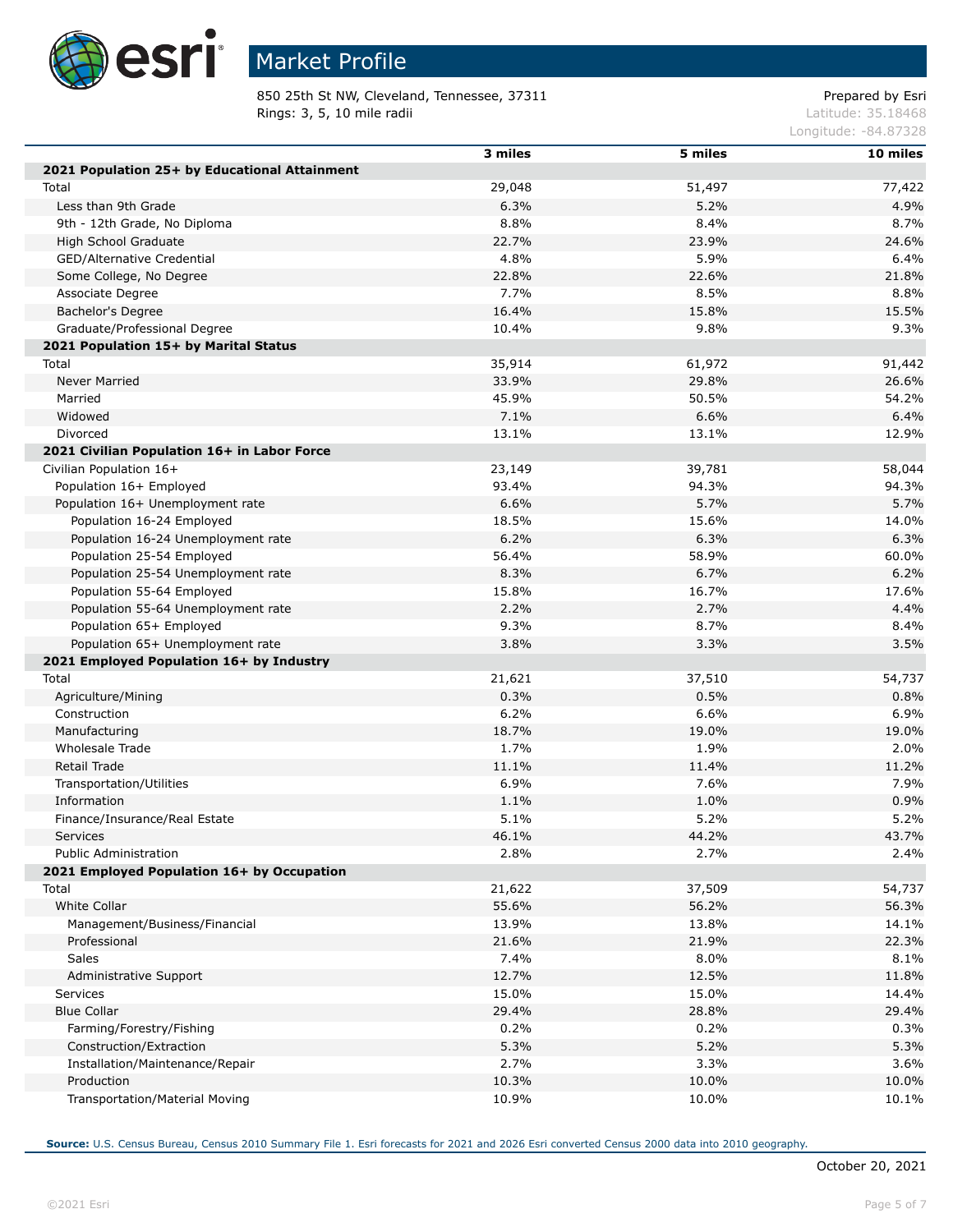

850 25th St NW, Cleveland, Tennessee, 37311 Prepared by Esri **Rings: 3, 5, 10 mile radii**  $\blacksquare$  **Rings: 3, 5, 10 mile radii**  $\blacksquare$ 

Longitude: -84.87328

|                                               | 3 miles | 5 miles | 10 miles |
|-----------------------------------------------|---------|---------|----------|
| 2010 Households by Type                       |         |         |          |
| Total                                         | 14,927  | 25,682  | 37,708   |
| Households with 1 Person                      | 30.1%   | 26.1%   | 23.8%    |
| Households with 2+ People                     | 69.9%   | 73.9%   | 76.2%    |
| Family Households                             | 62.3%   | 67.6%   | 70.8%    |
| Husband-wife Families                         | 43.2%   | 49.1%   | 53.6%    |
| With Related Children                         | 17.5%   | 20.7%   | 22.3%    |
| Other Family (No Spouse Present)              | 19.1%   | 18.5%   | 17.2%    |
| Other Family with Male Householder            | 5.1%    | 5.0%    | 4.8%     |
| With Related Children                         | 2.7%    | 2.8%    | 2.7%     |
| Other Family with Female Householder          | 14.0%   | 13.6%   | 12.4%    |
| With Related Children                         | 9.0%    | 8.6%    | 7.7%     |
| Nonfamily Households                          | 7.6%    | 6.2%    | 5.4%     |
|                                               |         |         |          |
| All Households with Children                  | 29.7%   | 32.6%   | 33.2%    |
|                                               |         |         |          |
| Multigenerational Households                  | 3.7%    | 4.1%    | 4.3%     |
| Unmarried Partner Households                  | 6.2%    | 5.9%    | 5.5%     |
| Male-female                                   | 5.5%    | 5.2%    | 4.9%     |
| Same-sex                                      | 0.7%    | 0.7%    | 0.6%     |
| 2010 Households by Size                       |         |         |          |
| Total                                         | 14,927  | 25,682  | 37,708   |
| 1 Person Household                            | 30.1%   | 26.1%   | 23.8%    |
| 2 Person Household                            | 34.3%   | 34.7%   | 35.8%    |
| 3 Person Household                            | 16.0%   | 17.3%   | 17.9%    |
| 4 Person Household                            | 11.7%   | 13.0%   | 13.6%    |
| 5 Person Household                            | 5.1%    | 5.6%    | 5.7%     |
| 6 Person Household                            | 1.9%    | 2.1%    | 2.1%     |
| 7 + Person Household                          | 1.0%    | 1.1%    | 1.1%     |
| 2010 Households by Tenure and Mortgage Status |         |         |          |
| Total                                         | 14,927  | 25,682  | 37,708   |
| Owner Occupied                                | 50.3%   | 59.8%   | 66.7%    |
| Owned with a Mortgage/Loan                    | 31.3%   | 39.3%   | 43.5%    |
| Owned Free and Clear                          | 19.0%   | 20.5%   | 23.2%    |
| Renter Occupied                               | 49.7%   | 40.2%   | 33.3%    |
| 2021 Affordability, Mortgage and Wealth       |         |         |          |
| Housing Affordability Index                   | 129     | 152     | 155      |
| Percent of Income for Mortgage                | 18.5%   | 15.8%   | 15.6%    |
| Wealth Index                                  | 56      | 63      | 66       |
| 2010 Housing Units By Urban/ Rural Status     |         |         |          |
| <b>Total Housing Units</b>                    | 16,616  | 28,146  | 41,097   |
| Housing Units Inside Urbanized Area           | 94.9%   | 88.5%   | 68.7%    |
| Housing Units Inside Urbanized Cluster        | 0.0%    | 0.0%    | 0.0%     |
| Rural Housing Units                           | 5.1%    | 11.5%   | 31.3%    |
| 2010 Population By Urban/ Rural Status        |         |         |          |
| <b>Total Population</b>                       | 37,835  | 66,576  | 98,385   |
| Population Inside Urbanized Area              | 94.5%   | 88.1%   | 68.1%    |
| Population Inside Urbanized Cluster           | 0.0%    | $0.0\%$ | 0.0%     |
| Rural Population                              | 5.5%    | 11.9%   | 31.9%    |

Data Note: Households with children include any households with people under age 18, related or not. Multigenerational households are families with 3 or more parentchild relationships. Unmarried partner households are usually classified as nonfamily households unless there is another member of the household related to the householder. Multigenerational and unmarried partner households are reported only to the tract level. Esri estimated block group data, which is used to estimate polygons or non-standard geography.